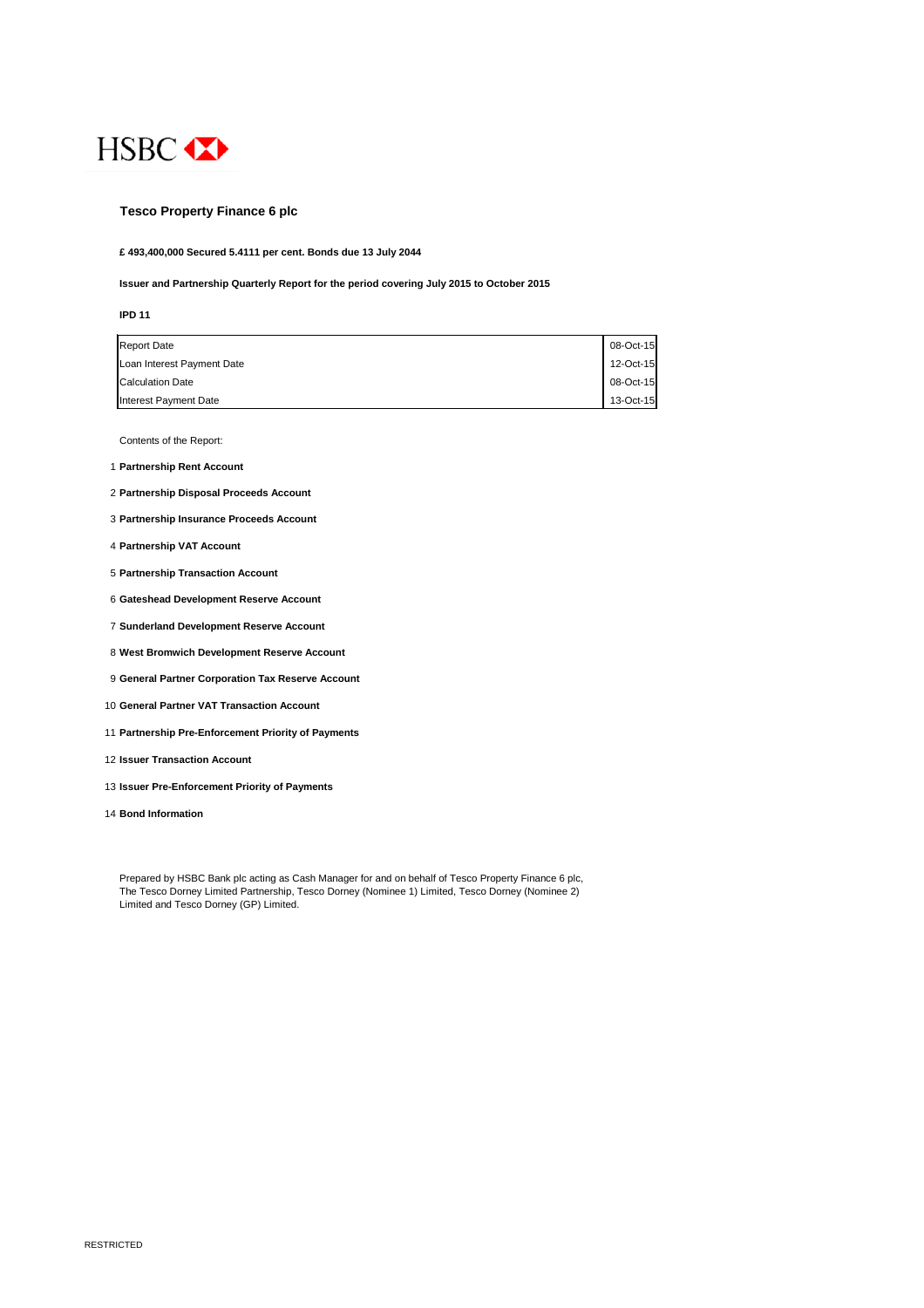## **1. Partnership Rent Account 73763809**

|             | <b>Opening Balance</b>             | 7,234.38 Cr         |  |
|-------------|------------------------------------|---------------------|--|
| <b>DATE</b> | <b>ENTRY DETAILS</b>               | Cr/Dr<br>AMOUNT (£) |  |
|             |                                    |                     |  |
| 03-Aug-15   | <b>Credit Interest</b>             | 223.73 Cr           |  |
| $01-Sep-15$ | <b>Credit Interest</b>             | $0.89$ Cr           |  |
| 25-Sep-15   | <b>Tesco Rent</b>                  | 5,637,587.45 Cr     |  |
| 29-Sep-15   | <b>Tesco Rent</b>                  | 361,339.17 Cr       |  |
| 29-Sep-15   | <b>Tesco Rent</b>                  | 931,066.32 Cr       |  |
| 01-Oct-15   | <b>Credit Interest</b>             | 81.05 Cr            |  |
| 12-Oct-15   | To Partnership Transaction Account | 6,929,992.94 Dr     |  |
|             | <b>Closing Balance</b>             | 7,540.05 Cr         |  |

**2.Partnership Disposal Proceeds Account**

## **3.Partnership Insurance Proceeds Account**

#### **4. Partnership VAT Account 73763511**

|             | <b>Opening Balance</b> | 1,256,189.91 Cr     |  |
|-------------|------------------------|---------------------|--|
| <b>DATE</b> | <b>ENTRY DETAILS</b>   | AMOUNT (£)<br>Cr/Dr |  |
|             |                        |                     |  |
| 29-Jul-15   | <b>HMRC</b>            | 1,204,508.64 Dr     |  |
| 25-Sep-15   | Tesco                  | 1,127,517.51 Cr     |  |
| 29-Sep-15   | Tesco                  | 72,267.83 Cr        |  |
| 29-Sep-15   | Tesco                  | 186,213.26 Cr       |  |
|             |                        |                     |  |
|             | <b>Closing Balance</b> | 1,437,679.87 Cr     |  |

## **5. Partnership Transaction Account 73763538**

|           | <b>Opening Balance</b>   | 437,498.62 Cr   |       |
|-----------|--------------------------|-----------------|-------|
| DATE      | <b>ENTRY DETAILS</b>     | AMOUNT (£)      | Cr/Dr |
|           |                          |                 |       |
| 06-Aug-15 | <b>HMRC Shipley</b>      | 21,475.00 Dr    |       |
| 06-Oct-15 | <b>Credit Interest</b>   | 336.22 Cr       |       |
| 12-Oct-15 | lTransfer from Rent      | 6,929,992.94 Cr |       |
| 12-Oct-15 | Trustee Fee              | 1,500.00 Dr     |       |
| 12-Oct-15 | <b>Ongoing Fee</b>       | 52,108.28 Dr    |       |
| 12-Oct-15 | <b>Expenses</b>          | 30,750.00 Dr    |       |
| 12-Oct-15 | Partnership Swap payment | 1,315,953.92 Cr |       |
| 12-Oct-15 | <b>Partnership Debt</b>  | 8,107,716.63 Dr |       |
| 12-Oct-15 | Spen Hill                | 172,979.29 Dr   |       |
|           | <b>Closing Balance</b>   | 297,252.50 Cr   |       |

|             | <b>Opening Balance</b> |                                                            | 0.00                                                             |       |  |
|-------------|------------------------|------------------------------------------------------------|------------------------------------------------------------------|-------|--|
| <b>DATE</b> | <b>ENTRY DETAILS</b>   |                                                            | AMOUNT (£)                                                       | Cr/Dr |  |
|             |                        | $12$ -Jan-15<br>10-Apr-15<br>$10 -$ Jul-15<br>$12$ -Oct-15 | 500,000.00 Cr<br>148,278.74 Dr<br>104,041.36 Cr<br>158,510.11 Dr |       |  |
|             | <b>Closing Balance</b> |                                                            | 297,252.51 Cr                                                    |       |  |

#### **6. Gateshead Development Reserve Account 73763790**

| <b>Opening Balance</b>                                                              | 4,723,570.68 Cr                     |       |
|-------------------------------------------------------------------------------------|-------------------------------------|-------|
| <b>DATE</b><br><b>ENTRY DETAILS</b>                                                 | AMOUNT (£)                          | Cr/Dr |
| 03-Aug-15 Credit Interest<br>01-Sep-15 Credit Interest<br>01-Oct-15 Credit Interest | 640.59 Cr<br>563.02 Cr<br>582.51 Cr |       |
| <b>Closing Balance</b>                                                              | 4,725,356.80 Cr                     |       |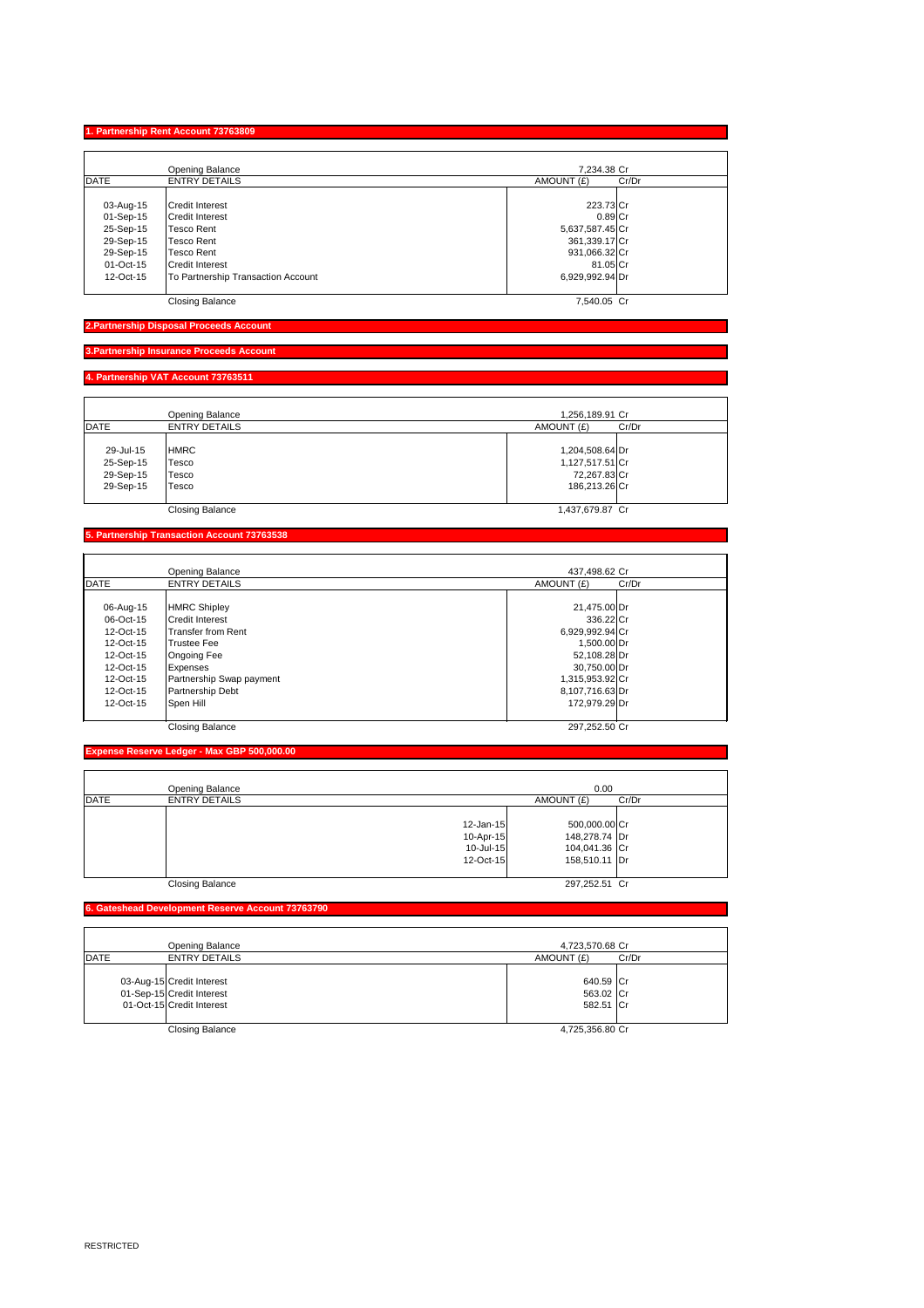# **7. Sunderland Development Reserve Account 73763782**

| <b>Opening Balance</b> |                                                                                     | 596,887.66 Cr                    |       |
|------------------------|-------------------------------------------------------------------------------------|----------------------------------|-------|
| DATE                   | <b>ENTRY DETAILS</b>                                                                | AMOUNT (£)                       | Cr/Dr |
|                        | 03-Aug-15 Credit Interest<br>01-Sep-15 Credit Interest<br>01-Oct-15 Credit Interest | 80.95 Cr<br>71.15 Cr<br>73.61 Cr |       |
|                        | <b>Closing Balance</b>                                                              | 597,113.37 Cr                    |       |

## **8. West Bromwich Development Reserve Account 73763774**

| DATE | <b>Opening Balance</b><br><b>ENTRY DETAILS</b> | 1,504,388.58 Cr<br>AMOUNT (£) | Cr/Dr |
|------|------------------------------------------------|-------------------------------|-------|
|      |                                                |                               |       |
|      | 03-Aug-15 Credit Interest                      | 204.02 Cr                     |       |
|      | 01-Sep-15 Credit Interest                      | 179.32 Cr                     |       |
|      | 01-Oct-15 Credit Interest                      | 185.52 Cr                     |       |
|      |                                                |                               |       |
|      | <b>Closing Balance</b>                         | 1,504,957.44 Cr               |       |

### **9. General Partner Corporation Tax Reserve Account 73763597**

**10. General Partner Vat Transaction Account 73763589**

## **11. Partnership Pre-Enforcement Priority of Payments**

|           |                                                                                      | <b>Funds Paid Out of</b> | <b>Funds Received into</b> |
|-----------|--------------------------------------------------------------------------------------|--------------------------|----------------------------|
| Date      |                                                                                      | account(E)               | account(E)                 |
| 12-Oct-15 |                                                                                      |                          |                            |
|           | <b>Partnership Available Funds</b>                                                   |                          |                            |
|           |                                                                                      |                          |                            |
|           | a Rental Income                                                                      |                          | 6,929,992.94               |
|           | b Funds from Issuer under Partnership Swaps                                          |                          | 5,771,234.00               |
|           | c From Partnership VAT Account                                                       |                          |                            |
|           | d From Partnership Disposal Proceeds Account                                         |                          |                            |
|           | e From Partnership Insurance Proceeds Account                                        |                          |                            |
|           | f Interest received by the Partnership Accounts and Rent Account                     |                          | 336.22                     |
|           | g Eligible Investment Earnings by Partnership                                        |                          |                            |
|           | h Advance under Partnership Expenses Facility                                        |                          |                            |
|           | i Net proceeds of a CPO Disposal or a Mortgage Property                              |                          |                            |
|           | j From 3rd anniversay of Closing, funds from Subordinated Loan Reserve Ledger        |                          |                            |
|           | k Net proceeds of a disposal of a Mortgage Property                                  |                          |                            |
|           | I Any other sums standing to the credit of the Partnership Transaction Ac            |                          | 165,140.74                 |
|           | Partnership Expense Reserve Ledger                                                   |                          |                            |
|           | Interest Reserve Ledger                                                              |                          |                            |
|           |                                                                                      |                          |                            |
|           |                                                                                      |                          |                            |
|           |                                                                                      |                          |                            |
|           | <b>Partnership Pre-Enforcement Priority of Payments</b>                              |                          |                            |
|           | a Partnership Security Trustee Fees                                                  | 1,500.00                 |                            |
|           |                                                                                      |                          |                            |
|           | b Issuer Security Trustee Fee, Bond Trustee, operating expenses of the Issuer        | 46,108.28                |                            |
|           | (Ongoing Partnership Facility Fee)                                                   |                          |                            |
|           | c Partnership Operating Expenses excluding GP UK Tax                                 | 70,489.00                |                            |
|           | d Partnership Operator Fee                                                           |                          |                            |
|           | d Property Advisor Fee (Annual 40K)                                                  |                          |                            |
|           | d Nominees Corporate Services Provider Fee                                           |                          |                            |
|           | d Nominees Holdco Corporate Services Provider Fee<br>d Nominees Side Letter payments |                          |                            |
|           | d Nominees Holdco Side Letter payments                                               |                          |                            |
|           | d Account Bank Fee                                                                   |                          |                            |
|           | d Cash Manager Fee                                                                   |                          |                            |
|           |                                                                                      |                          |                            |
|           |                                                                                      |                          |                            |
|           | d Issuer Account Bank, PPA CM, CSP Fee (Ongoing Partnership Facility Fee)            | 5,250.00                 |                            |
|           | d Headlease payment                                                                  |                          |                            |
|           | e Partnership Expenses Ledger payment (RPI Indexed)                                  | 6,630.63                 |                            |
|           | f Partnership Debt Interest                                                          | 6,656,110.63             |                            |
|           | f Partnership Swap payment                                                           | 4,455,280.08             |                            |
|           | g Partnership Debt Principal                                                         | 1,451,606.00             |                            |
|           | Issuer Partnership Swap Termination Amount (Ongoing Partnership Facility             |                          |                            |
|           | h Fee)                                                                               | 750.00                   |                            |
|           | i Property Pool Manager Fee (reserved)                                               | 172,979.29               |                            |
|           | j Partnership Swap Termination Amount                                                |                          |                            |
|           | k Partnership Expenses Ledger payment                                                |                          |                            |
|           | <b>I</b> Alteration Adjustment Rent                                                  |                          |                            |
|           | m Substitution Adjustment Rent                                                       |                          |                            |
|           | n Credited to Subordinated Loan Reserve Ledger                                       |                          |                            |
|           | o Payments to the Subordinated Loan Facility Provider                                |                          |                            |
|           | p Partnership Distribution Account                                                   |                          |                            |
|           | <b>Totals</b>                                                                        | 12,866,703.90            | 12,866,703.90              |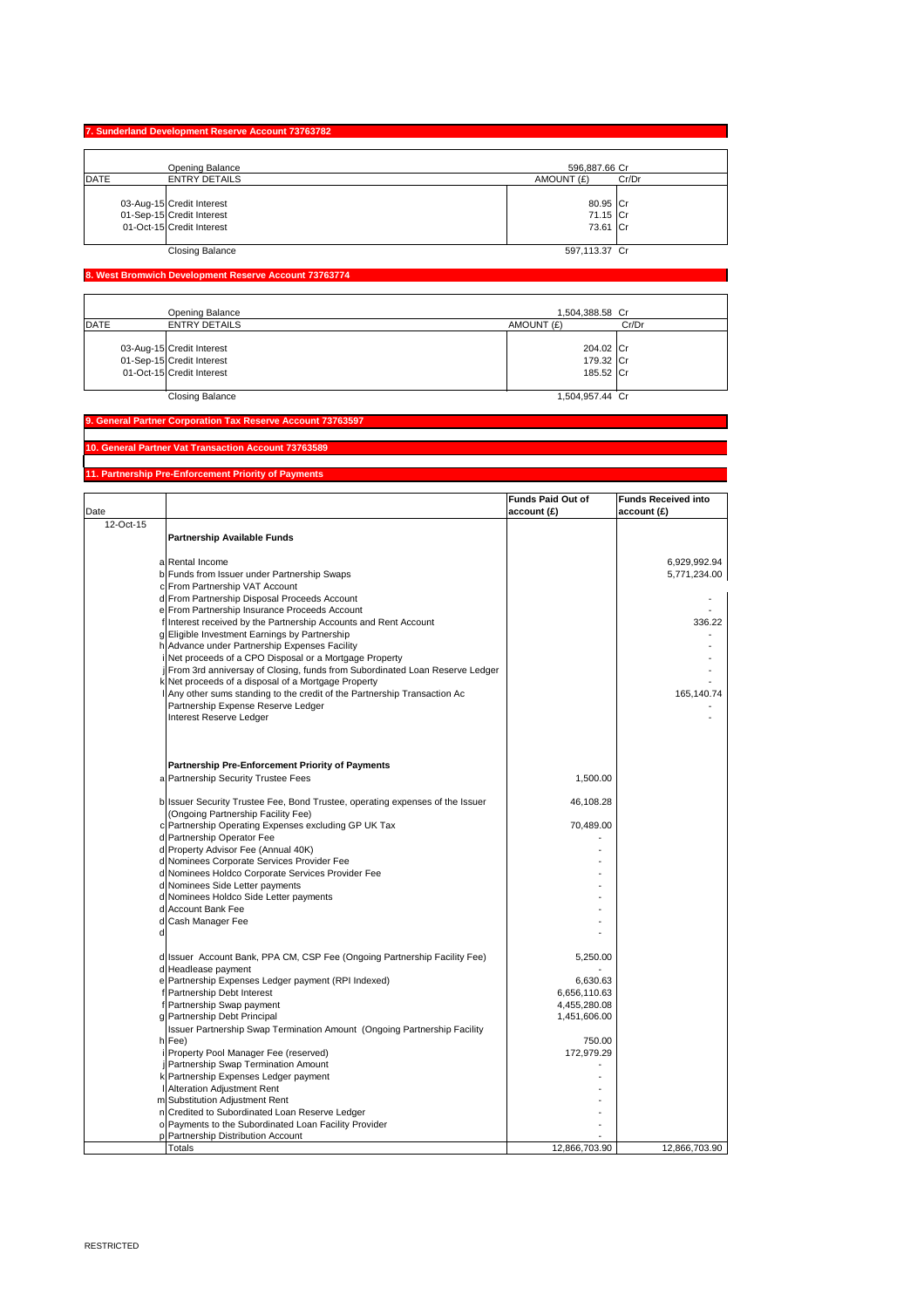RESTRICTED

# **12. Issuer Transaction Account 73771516**

|           | <b>Opening Balance</b>  | 20,850.35 Cr        |  |
|-----------|-------------------------|---------------------|--|
| DATE      | <b>ENTRY DETAILS</b>    | AMOUNT (£)<br>Cr/Dr |  |
|           |                         |                     |  |
| 03-Aug-15 | <b>ICredit interest</b> | $91.74$ Cr          |  |
| 01-Sep-15 | <b>Credit interest</b>  | $2.50$ Cr           |  |
| 01-Oct-15 | <b>Credit interest</b>  | $2.58$ Cr           |  |
| 13-Oct-15 | <b>Swaps Receipts</b>   | 10,226,514.08 Cr    |  |
| 13-Oct-15 | <b>Swap Pays</b>        | 10,226,514.08 Dr    |  |
| 13-Oct-15 | <b>Partnership Debt</b> | 8,159,824.91 Cr     |  |
| 13-Oct-15 | Expenses                | 51,358.28 Dr        |  |
| 13-Oct-15 | <b>Notes</b>            | 8,107,716.63Dr      |  |
|           |                         |                     |  |
|           | <b>Closing Balance</b>  | 21,697.17 Cr        |  |

# **13. Issuer Pre-Enforcement Priority of Payments**

|           |                                                        | <b>Funds Paid Out of</b> | <b>Funds Received into</b> |
|-----------|--------------------------------------------------------|--------------------------|----------------------------|
| Date      |                                                        | account(E)               | account(E)                 |
| 13-Oct-15 |                                                        |                          |                            |
|           | <b>Issuer Available Funds</b>                          |                          |                            |
|           | a Funds due to Issuer under Partnership Swap Agreement |                          | 4,455,280.08               |
|           | b Amounts due to Issuer in respect of Partnership Loan |                          | 8,159,824.91               |
|           | c Any amount due to Issuer under Issuer Swap Agreement |                          | 5,771,234.00               |
|           | d Interest Received by Issuer on Transaction Account   |                          | 96.82                      |
|           | e Eigible Investment Earnings                          |                          |                            |
|           |                                                        |                          |                            |
|           | <b>Issuer Pre-Enforcement Priority of Payments</b>     |                          |                            |
|           | alBond Trustee Fee                                     | 1,200.00                 |                            |
|           | a Issuer Security Trustee Fee                          | 1,500.00                 |                            |
|           | b Issuer Operating Expenses                            | 43,408.28                |                            |
|           | Tax                                                    |                          |                            |
|           | c Issuer/Issuer Holdco Corporate Services Provider Fee |                          |                            |
|           | c Paying Agent Fee                                     | 500.00                   |                            |
|           | clAccount Bank Fee                                     | 1,000.00                 |                            |
|           | c Cash Manager Fee                                     | 3,750.00                 |                            |
|           | d Bond Interest                                        | 6,656,110.63             |                            |
|           | d Bond Principal                                       | 1,451,606.00             |                            |
|           | d Issuer Swap Provider                                 | 4,455,280.08             |                            |
|           | d Partnership Swap payment                             | 5,771,234.00             |                            |
|           | ellssuer Profit                                        | 750.00                   |                            |
|           | f Swap Subordinated Amounts                            |                          |                            |
|           | g Issuer Partnership Swap Termination Amount           |                          |                            |
|           | h Issuer Transaction Account                           | 96.82                    |                            |
|           | <b>Totals</b>                                          | 18,386,435.81            | 18,386,435.81              |